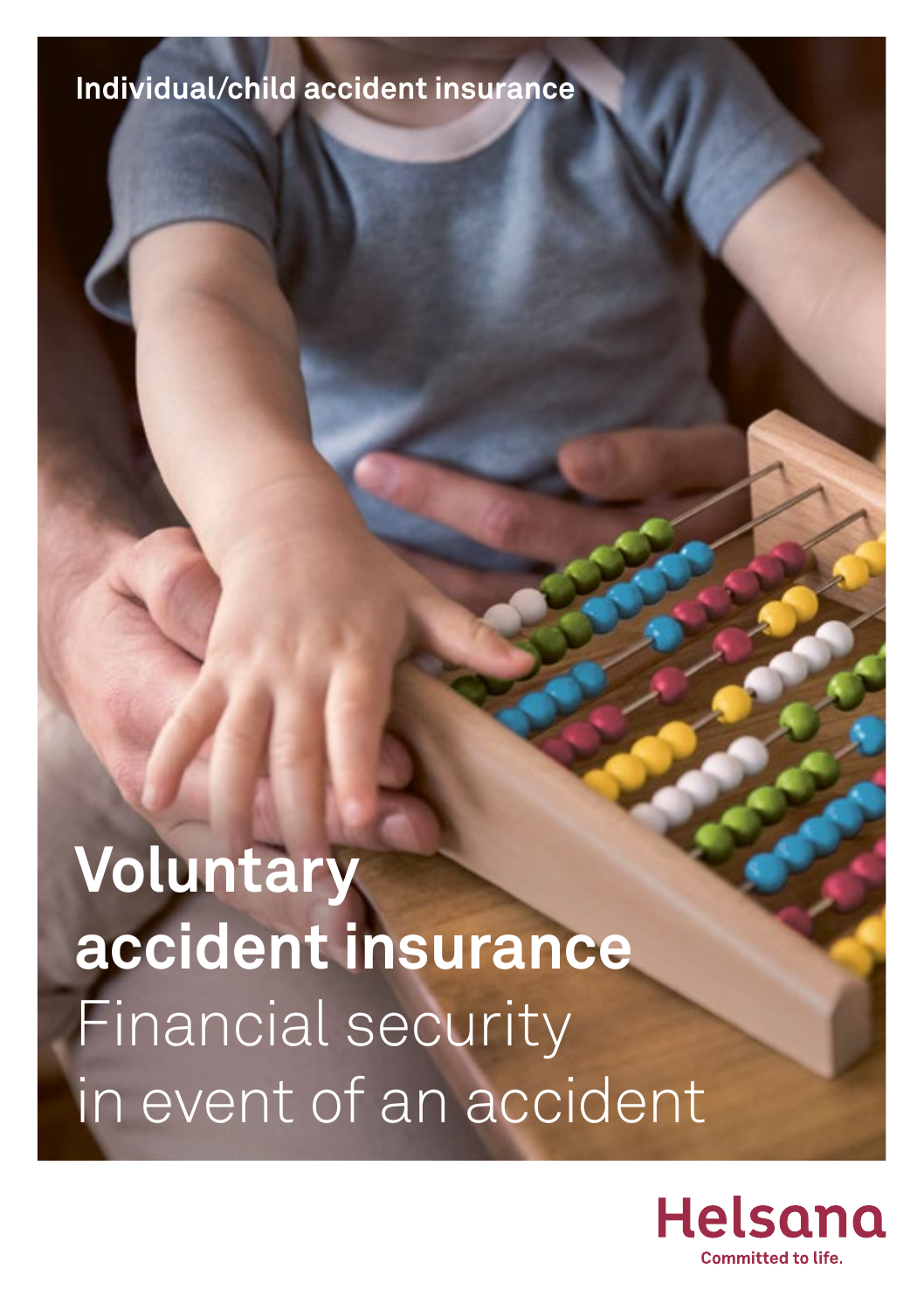# **Optimal protection worldwide in the event of an accident**

**Accidents can have serious consequences for your daily life and work. By law, you are insured against this through your health insurance company and/or your employer. Individual/child accident insurance extends this insurance cover and alleviates the financial consequences.**

### **Supplement to statutory accident cover**

Everyone who is resident in Switzerland is insured against accident by law. However, the statutory insurance benefits cover only the minimum requirement. Often it does not take disability resulting from an accident into account, for example. In this case, lump-sum benefits are intended only for people in employment. Individual/ child accident insurance closes this gap in coverage.

### **Enjoy the following benefits**

- Medical expenses (inpatient)
- Daily benefits
- Hospital daily benefits
- Lump-sum disability benefits
- Lump-sum death benefits

You can insure all services – with the exception of medical expenses coverage – individually.

## **Who should have voluntary accident insurance?**

Even though accident insurance is compulsory, many self-employed, non-employed people, housewives and househusbands or children and young people are not adequately insured. In this case, voluntary accident insurance makes sense. It prevents medical costs, lost wages and other accident-related expenses from threatening your company's existence.

#### **Your benefits**

- Worldwide insurance coverage for accidents
- Wage compensation for incapacity to work
- Financial support for disability following an accident
- Financial support for surviving relatives in the event of death following an accident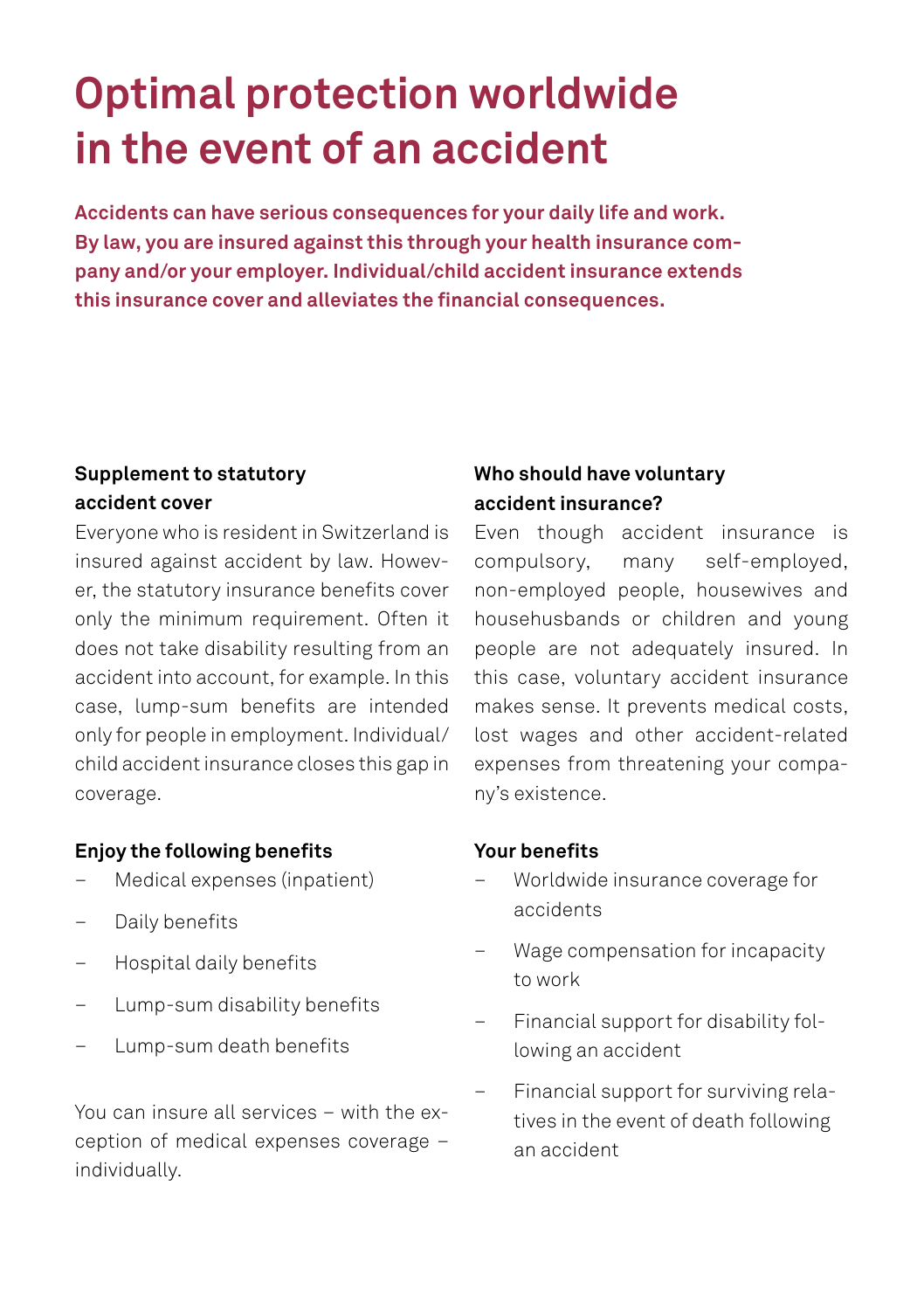# **Insured benefits**

# **We reimburse the following benefits to you under individual/child accident insurance:**



For inpatient treatment (worldwide), you receive back 100% of the costs that exceed the benefits of the accident or basic insurance.\* You benefit from unrestricted choice of doctor and hospital and can be stationed in a private ward.



The daily benefit provides financial support in the case of prolonged incapacity for work following an accident. It compensates for loss of earnings. You can use the payments to finance, for example, household help, childcare or taxi trips to the doctor.



In the case of inpatient hospital stay, you will be paid an amount set by you for each day in hospital. There is no obligation to provide proof. You are free to use the hospital daily benefit as you wish. You can use it to pay travel expenses for relatives or for a television in hospital, for example.



After an accident resulting in disability, you will receive financial protection in the form of a lump-sum disability benefit.\*\* You receive benefits for mobility costs, medical aids and retraining costs.



After an accident resulting in death, your surviving relatives will receive financial protection in the form of a lump-sum death benefit.\*\*

\* Minus deductible and excess from compulsory basic insurance.

\*\*The insured sum is not linked to salary and is independent of other benefits from statutory or private insurance.